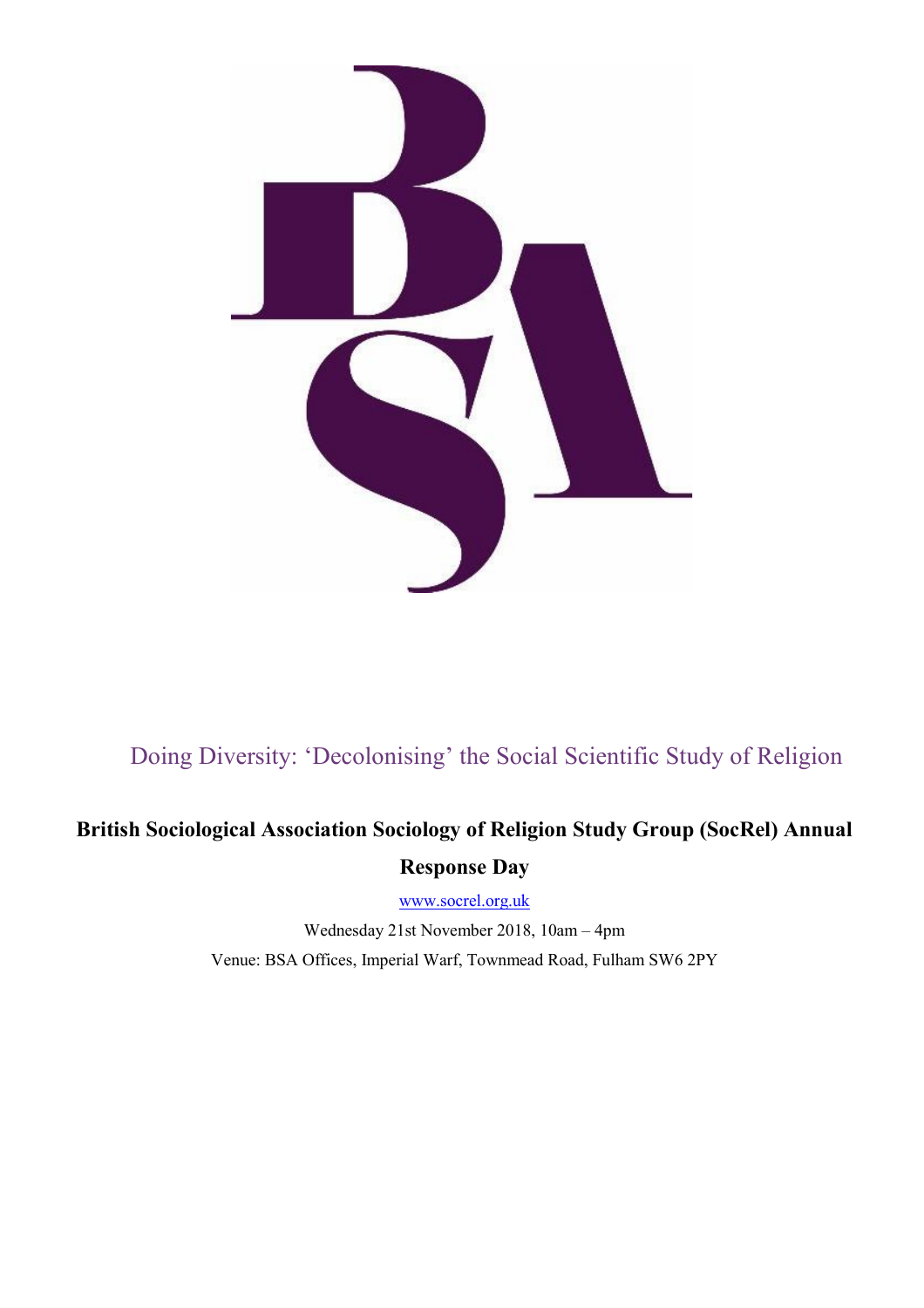

#### Welcome

The social scientific study of religion and the programmes of study associated with it, have emerged in relation to a particular set of narratives, contexts, and assumptions. There is a danger that the 'elite few' have had a disproportionate influence on the shape of the discipline that can directly or indirectly 'exclude' the voices of minorities.

The work of everyone in the field of sociology of religion (and sociology more widely) is shaped by these dynamics and their significance is not only ethical and economic, but epistemic too, since they channel and ultimately distort knowledge in our field. In summary, biases towards elite actors impacts the comprehensiveness and therefore the quality of research and teaching, again, both within and outside academia. To date, responses to issues of elitism in the academy have been to offer popular and scholarly critique, as well as initiatives aiming to revise curricula to better reflect non-elite perspectives. These interventions have been productive, but often ad hoc and potentially unsystematic in so far as various markers of difference are considered in isolation from one another, for example. In the study of religion, this can include a dismissive attitude towards the academic rigour of confessional religious curricula, rather than appreciating this as one among many 'ways of knowing'.

This one-day event intends to examine our discipline critically and constructively. We would like to consider ways in which our teaching and research can reflect the interests and voices of individuals and constituencies that have been, or are in danger of, being marginalised. As well as connecting to broader conversations about elitism and the production of academic knowledge, the growing incorporation of sociologists of religion from a range of minority faith communities is a topic of particular interest. How are they responding to the dominant theories and vocabulary of the discipline, and perhaps transforming it to reflect the multi-faith nature of our society?



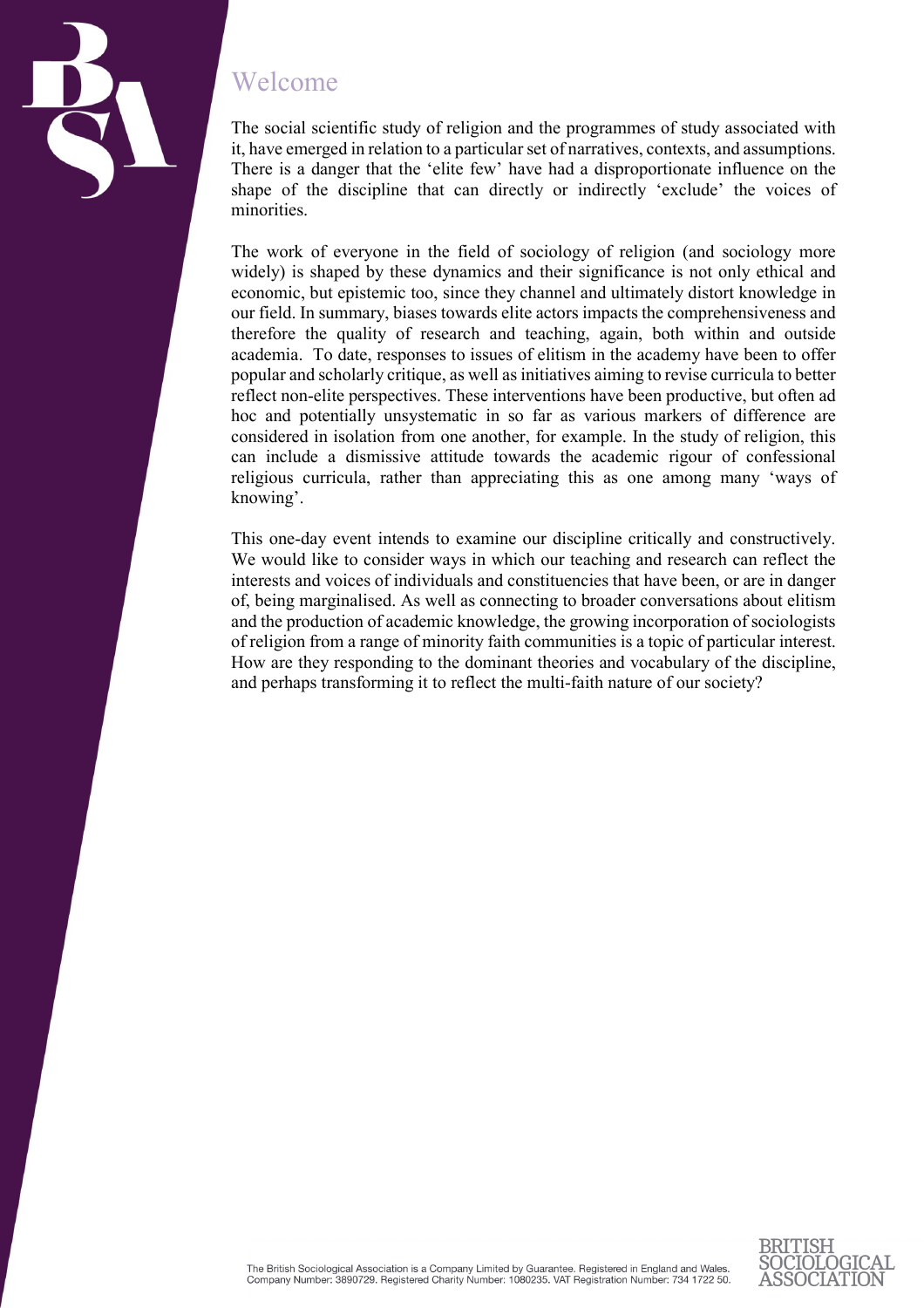

# Programme Overview

| 10.00 | Registration                                                                                                                                             |
|-------|----------------------------------------------------------------------------------------------------------------------------------------------------------|
| 10.15 | Welcome                                                                                                                                                  |
| 10.30 | Keynote: Doing Diversity and Decolonisation Abby Day<br>(Goldsmiths) and Lois Lee (University of Kent)                                                   |
| 11.15 | Coffee break                                                                                                                                             |
| 11.30 | Diversity & Decolonisation: Opportunities and Challenges                                                                                                 |
|       | Equality, Diversity, Inclusivity, Internationalisation: Institutional<br><i>inertia to Curriculum Decolonisation Dave Thomas (University</i><br>of Kent) |
|       | Inclusion at Work? East Asians in Western Universities Lin Ma<br>& Aslak-Antti Oksanen (University of Bristol)                                           |
|       | Engaging Subaltern Ritual Practices in the Context of Ethno-<br>religious Conflict: reflections from Sri Lanka Kiran Grewal<br>(Goldsmiths)              |
|       | Discussion & Workshop: Opportunities and Challenges                                                                                                      |
| 1.00  | Lunch                                                                                                                                                    |
| 2.00  | <b>Diversity and Decolonisation in Practice</b>                                                                                                          |
|       | Case studies:                                                                                                                                            |
|       | Race & Racialised Religion - Decolonizing the Law School<br>Suhraiya Jivraj (University of Kent)                                                         |
|       | Positive Action or Quick Fix? Using Citation Quotas in Research<br>and Teaching Lois Lee (University of Kent)                                            |
|       | Discussion & Workshop: Experience and Practice                                                                                                           |
| 3.00  | Coffee break                                                                                                                                             |
| 3.15  | <b>Looking Forward: Next Steps and the Future of Diversity and</b><br><b>Decolonisation Initiatives</b>                                                  |
| 4.00  | <b>END</b>                                                                                                                                               |
|       |                                                                                                                                                          |

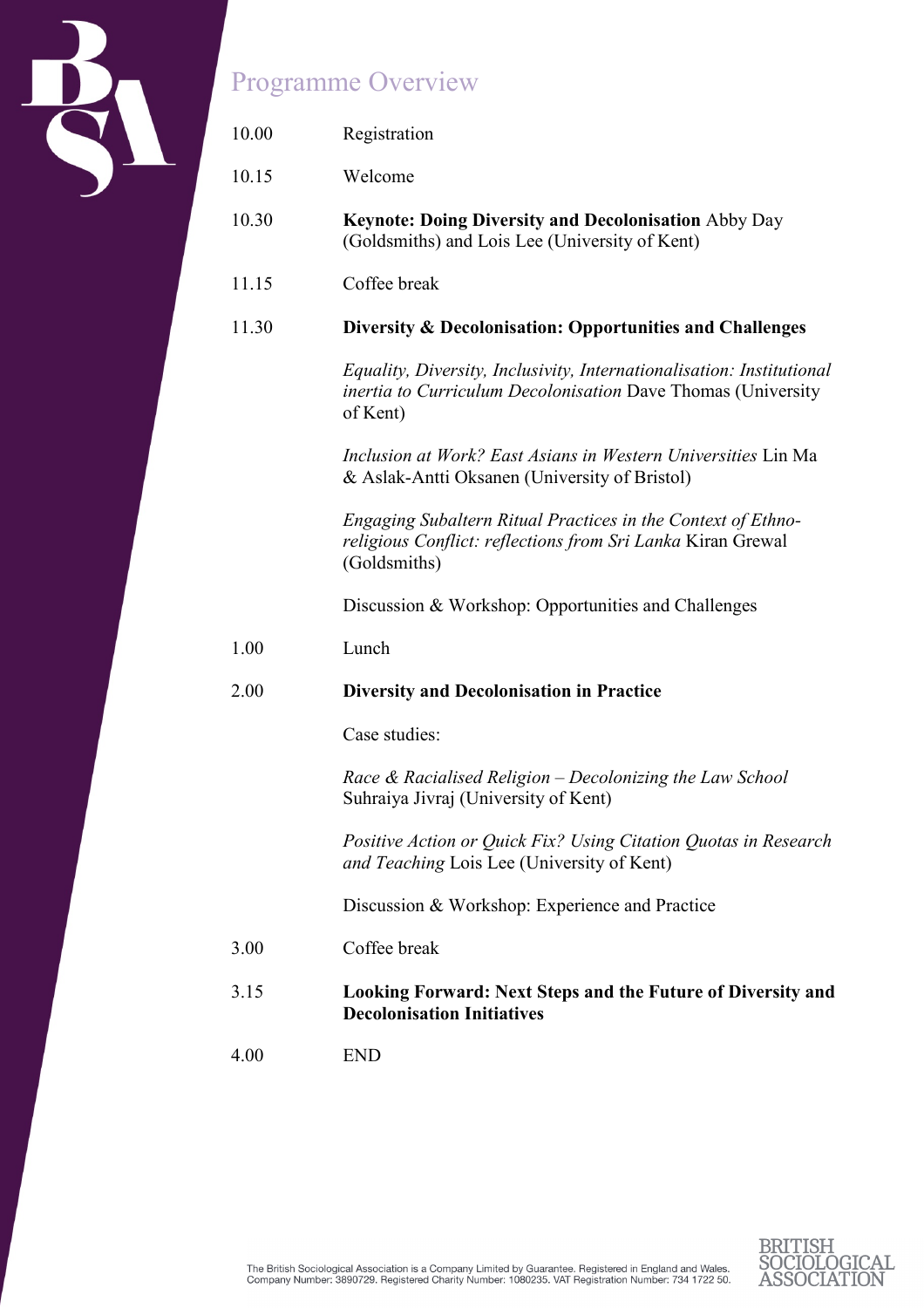

# Doing Diversity and Decolonisation? Keynote Speakers: Professor Abby Day (Goldsmiths) & Dr Lois Lee (University of Kent)

Concerns are growing about the dominance of a narrow set of perspectives and interests across all areas of society. For universities, debates have centred on the ways in which people from specific identity-categories dominate the production and dissemination of academic knowledge in teaching, writing, and research. This talk sets out these issues as well as the significant lines of critique and practical activities that have emerged in response to them.

Building on this, we call attention to the need to develop theoretical understanding around issues of elitism, as well as to gather, consolidate, and share practical actions that institutions and individuals within the academy – staff and students alike – can take to address them. We discuss new work which aims to encourage positive and decisive steps beyond critique and towards the growth of 'pluriversity' – processes of knowledge production that are, in Achille Mbembe's words: 'open to epistemic diversity … [pluriversity] does not necessarily abandon the notion of universal knowledge for humanity, but … embraces it via a horizontal strategy of openness to dialogue among different epistemic traditions.' Our work emphasises the possibilities – and challenges – in identifying and implementing what we, as individuals and a community, can all actually do, both practically and theoretically, to bring about the change that is needed. What visions do we need? How can we each contribute to attaining them? We set out the big questions facing us as all as scholars, as well as a framework for addressing them, them now and in the longer term.

### Equality, Diversity, Inclusivity, Internationalisation: Institutional inertia to Curriculum Decolonisation Dave Thomas (University of Kent)

The much researched, 'wicked problem' problem of inequalities in academic attainment (the BME attainment gap) and subsequent campaigns to decolonise the British academe have provoked much debate, in relation to its meaning, form and function. Despite these debats and the institution of interventions, the picture for British students of colour remains inequitable. In light of the increasing tuition fees and reduction in job and career prospects with the non-achievement of a 'good degree' (a classification of 2:1 and above), students of colour are demanding more from their educational experience, framing these expectations with a consumer and/ or liberatory paradigm. Allied to these demands are cries to re-curate and re-contextualise the curriculum, by interrogating the hegemonic pillars upon which they stand – predominantly White, Eurocentric, male epistemology and ontology. To what extent does institutional power structures and deficit theories present barriers to the success of campaigns to decolonise the curriculum in the British academe? How can we successfully navigate institutional power structures in advancing the campaign to decolonise the

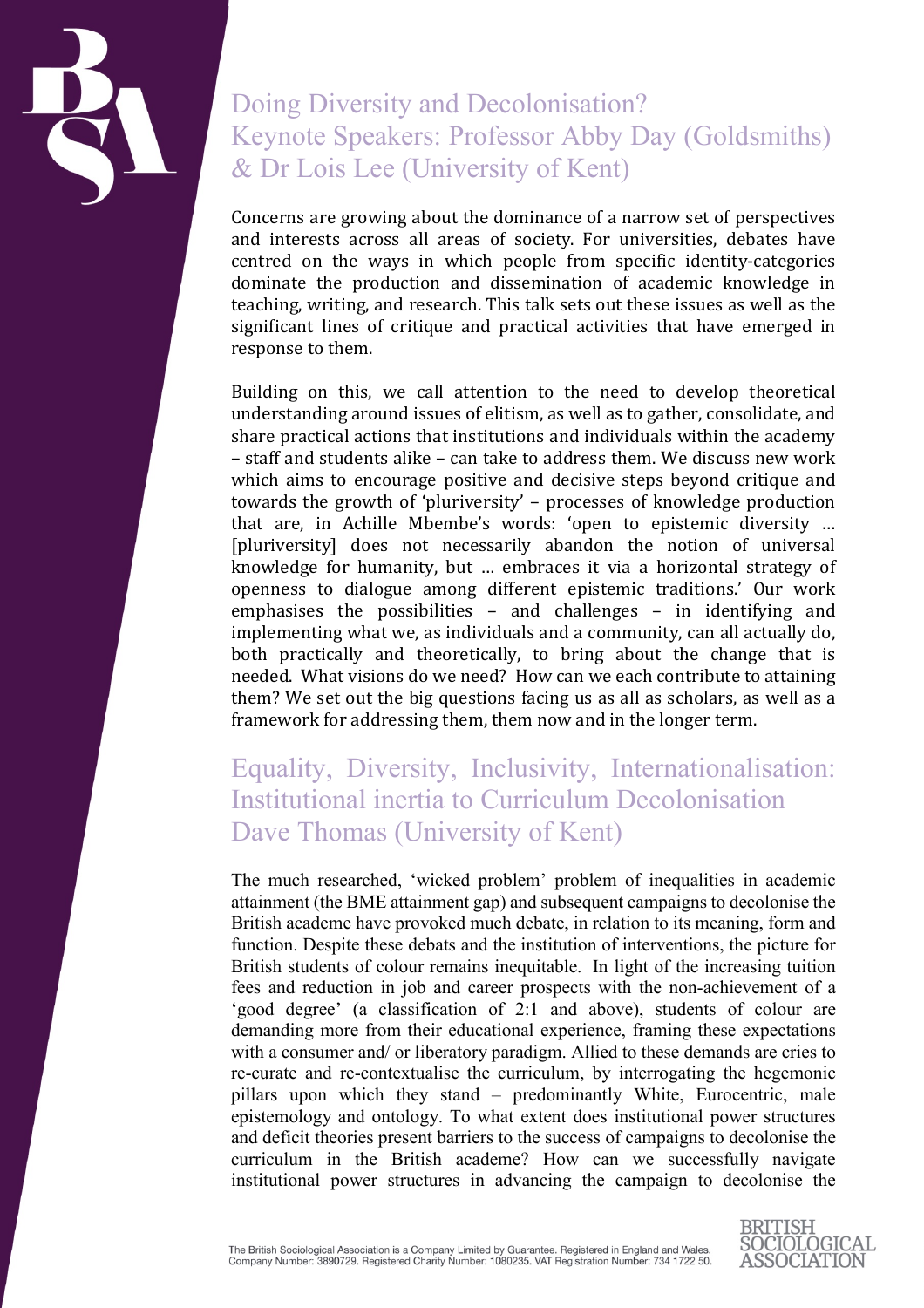

curriculum? The answer/s to these questions becomes important, given the prominence of initiatives to diversify the higher education (HE) population (widening participation) and the proclamation of the Government's 'BME 2020 vision' – an ambition to realise a 20% increase in the number of students from minoritised backgrounds going to university by 2020. However, a set of defences have been provided by the critics, who accuse participants of the campaign to decolonise the curriculum of 'cultural policing', 'ineptitude to grapple with intellectually difficult questions' and attempting to 'censor history, literature, politics and culture'. Others assume the role as gatekeepers of the 'traditional cannon', for fear of it being desecrated by vulgarism, identity-politics and narcissism. Educators are faced with the conundrum of placating 'the consumers' or challenging learners to be critical thinkers, while defusing the decolonising incursion with more palatable alternatives. For example, inclusive curriculum, accessibility, internationalisation etc. Is there a general understanding within the academe of the concepts of equality, diversity, internationalisation and decolonisation, in relation to the curriculum? To what extent does students' engagement with their reading lists stimulate interest in their curriculum as a whole? Does the curriculum in its current state present opportunities for students to develop cultural democracy?

### Inclusion at Work? East Asians in Western Universities Lin Ma & Aslak-Antti Oksanen (University of Bristol)

This paper responds to the growing demand for recognising plural forms of knowledge production in higher education, by drawing attention to the inclusion of overseas East Asian students and scholars in Western universities and broader host societies. While postcolonial, decolonial, multiculturalist and feminist scholars have made contributions to the emancipatory inclusion of the majority of humanity, the presence and embodied knowledge of East Asians remain underutilised and peripheral. Multiculturalism primarily works on persistent inequalities of settled migrants and their descendants. Postcolonial and decolonial approaches address a colonial history that most East Asian societies do not share, and feminism also depends on indigenous knowledge of the groups in question. In universities, East Asian students and scholars are included as ethnic minorities; however, they lack historical ties to fully resemble postcolonial subjects that drive the agenda of inclusivity. The question is to what extent they pose challenges to diversity and inclusion in Western universities.

In addressing this question, this paper presents a case study in the sociological research of religion. It regards the Chinese students and scholars as active agents with embodied knowledge and beliefs upon arriving in Britain. By conducting a survey with a newly arrived cohort, this study illustrates their adherence to a belief system less known to the West. Importantly, the results challenge a prevalent perception that views them as the atheist products of contemporary China. Simultaneously, this enables a standpoint to question the nature of inclusion and exclusion of East Asians in current post-Christian research interest in the Spiritual But Not Religious (SBNR). Furthermore, this study utilises qualitative vignettes that illuminate an active sense-making of Chinese international students and

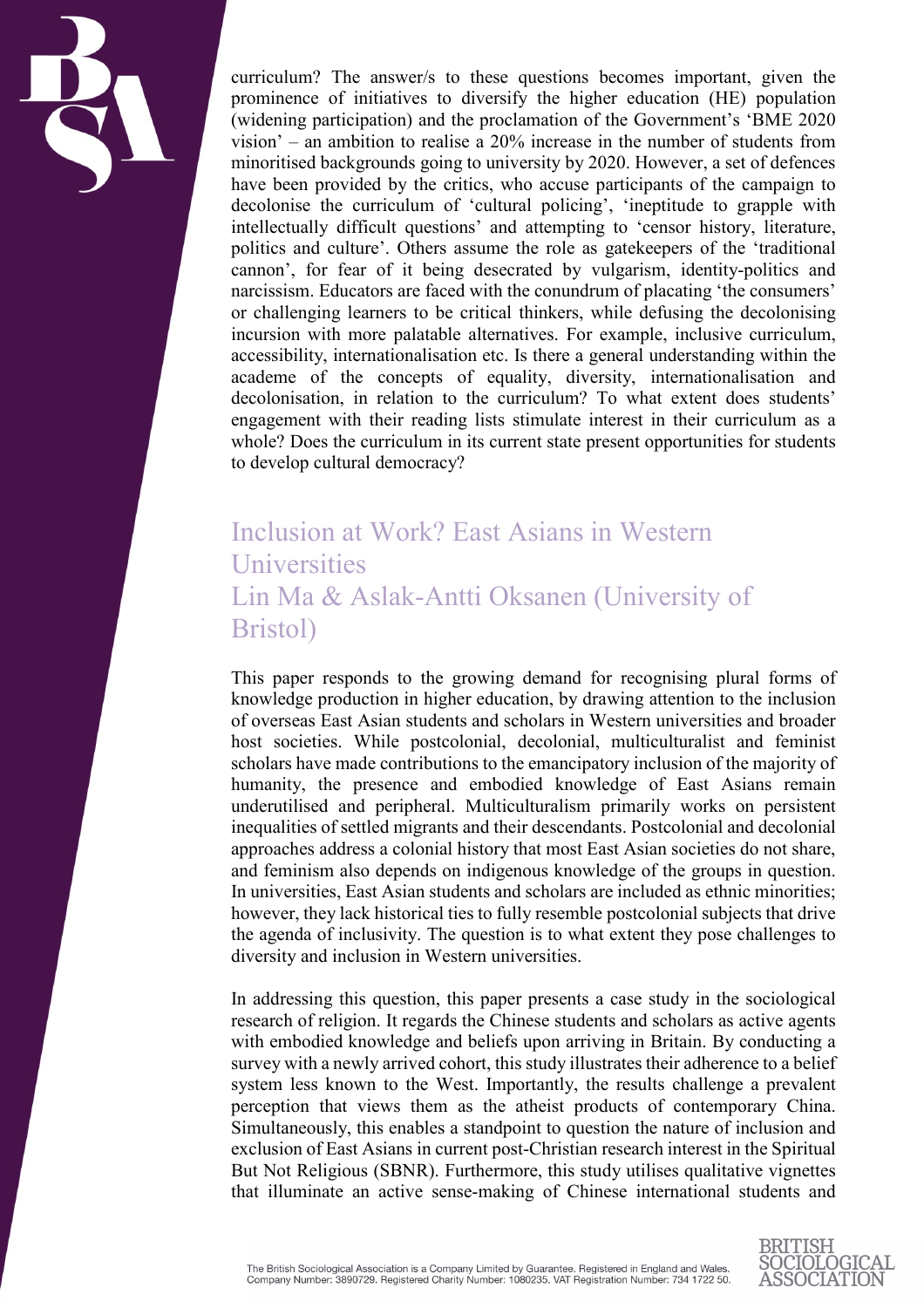

scholars following their Christian encounters through on-campus contacts. Altogether, it contributes to the discussion on diversity and inclusion in higher education in two ways. First, it identifies an inadequately included group that makes a significant part of Western campus diversity. Second, it provides an example of involving students as campus participants with embodied knowledge about the world, rather than financial contributors or disempowered learners.

In conclusion, this paper acknowledges current initiatives and highlights the East Asian students and scholars as indispensable to the 'pluriversity' process in higher education. With a case study of Chinese beliefs and religious encounters in Britain, it demonstrates the plural nature of beliefs that prevails across East Asia. These multiple beliefs coexist in a nonexclusive manner where not all are manifested through rigid institutional affiliations. While institutionalised religious universalism produces a vantage point of inclusion that transcends national fixations in campus diversity, it also carries a risk. Those less known or supported forms of human existence in possession of cultural and spiritual diversities are at the frontline to be homogenised, essentialised, or reduced. Alternatively, whenever a research agenda is obliged to include the East Asian students and scholars as possessors of unique knowledge and spiritual resources, they are invited and encouraged to further enrich an inclusive diversity in British universities.

# Engaging Subaltern Ritual Practices in the Context of Ethno-religious Conflict: reflections from Sri Lanka Kiran Grewal (Goldsmiths)

This paper discusses a current project which is engages with religious practitioners on the margins of major religions in the East of Sri Lanka, including ritual practitioners in Hinduism and Buddhism and Sufis in Islam. Working in conversation with cultural anthropology, this project considers how these marginal sites of religion are providing alternate social and political spaces in an incredibly divided society and one where ethnoreligious conflict is deeply entrenched and fed by dominant religious and political actors. The project provides both a critique of the dominant discourses, academic and political, on religion, identity and belonging in Sri Lanka while also attempting to engage with and valorize subaltern religious practice and practitioners. Ultimately this paper seeks to centralize and foregourdn the necessity of decolonial methods and epistemologies come in.

# Workshop: Opportunities and Challenges

Following the presentation and discussion of papers, delegates will consider the opportunities and challenges that are emerging around current critiques of elitism in the academy, and scrutinise the concepts and theoretical frameworks – and assumptions – underlying them. Drawing the papers together, we will discuss what challenges scholars might face in importing emerging actions into new contexts, and whether new issues are or might arise as a result of well-intended interventions. We will consider also any specific insights or concerns which arise in relation to the sociology of religion. This and later workshop activities will

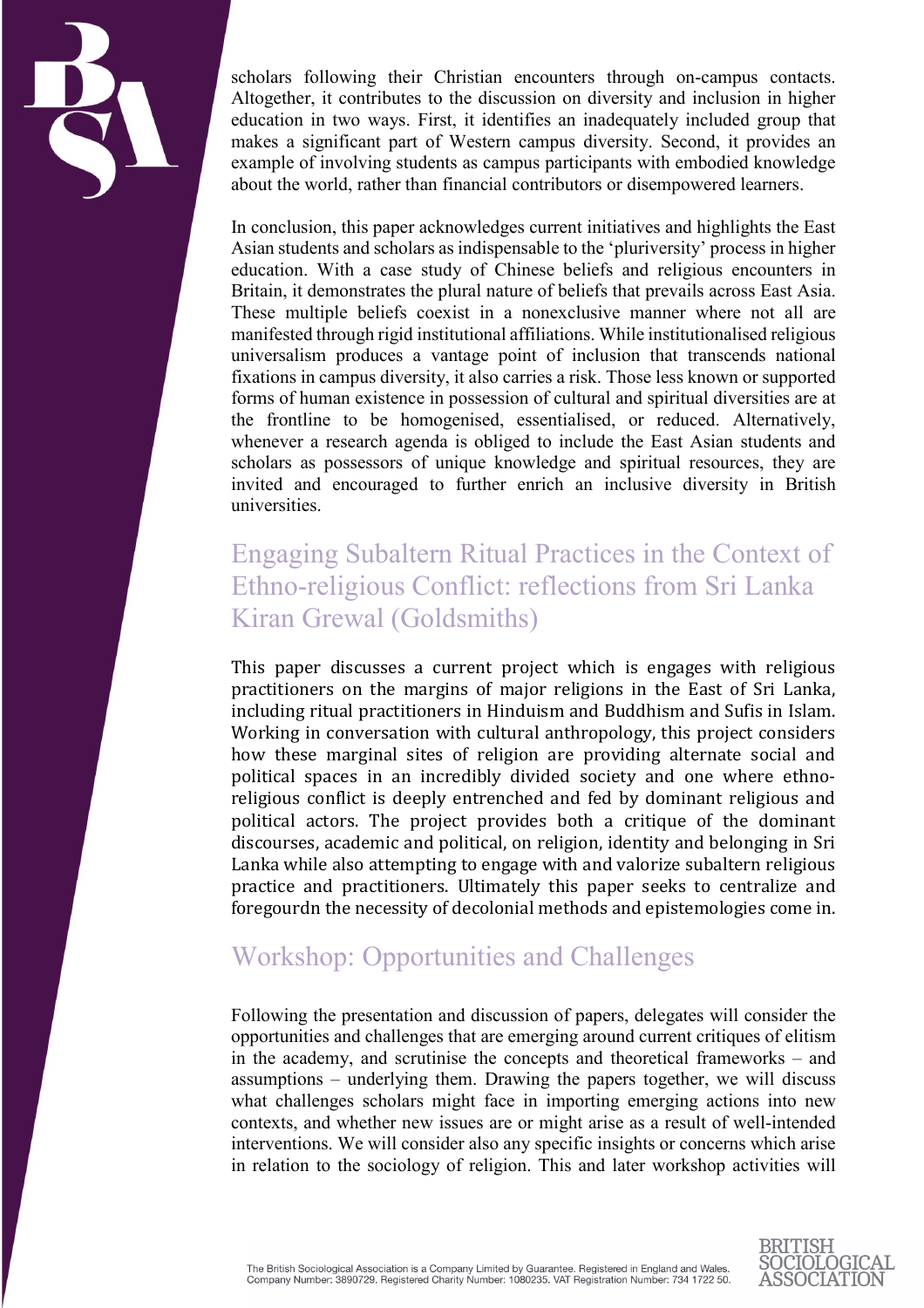

provide delegates with an opportunity to discuss their own practice and share their own experiences.

# Race & Racialised Religion – Decolonizing the Law **School** Suhraiya Jivraj (University of Kent)

Universities are increasingly being required to address so-called BME attainment gaps, namely that white students tend to graduate with higher degrees (2.1 and above) than their BME peers. According to the Equality Challenge Unit (now part of Advance HE) in 2015/16 78.8% of white qualifiers received a first/2:1 compared with  $63.2\%$  of BME qualifiers – a 15.6 percentage point gap. A variety of initiatives have been launched to address this issue, most notably by Kingston University where they have developed an inclusive curriculum framework to help staff to think constructively about diversifying the curriculum. However, these initiatives are not specifically formulated for law schools and legal education especially as they do not take into account the regulatory requirements of the Law Society to teach core subjects areas to obtain a Qualifying Law Degree (QLD). Coupled with professional law bodies such as solicitors and bar associations being conditioned to expect specific type of knowledge in new entrants, disregarding non-traditional knowledge as surplus or left to be valued by market forces there seems to be little impetus for change in this area (R. A. MacDonald and T. B. McMorrow, 'decolonizing law school'. (2014) 51:4 Alberta Law Review, pp. 717-737. How then can the law curriculum reflect the call from students to decolonize or diversify their experiences in HE in ways that meaningful to them by reflecting the diversity of their own cultural backgrounds and experiences? To what extent are critical race/religion theories, outsider jurisprudence, decoloniality or other theoretical frameworks helpful in enhancing the student experience of (legal) education? How can we better understand or interrogate the role of power in how certain racialised (as well as gendered, classed and cis) forms of knowledge circulating as the 'canon'?

# Positive Action or Quick Fix? Using Citation Quotas in Research and Teaching Lois Lee (University of Kent)

This paper discusses the possibilities and problems arising from the use of citation quotas to address structural inequalities in the production of knowledge. Coming to prominence especially through the work of sociologist Sara Ahmed, citation quotas can provide a straightforward and effective tool for researchers and students seeking to critically reflect upon the knowledge they draw upon in creating new work. Incorporating citation quotas also inbuilds a process of reflexivity into research and writing processes, and avoids the uncritical reproduction of so-called 'canonical work' and the structural inequalities these canons often represent. But citation quotas come with their own practical challenges, as well as their own controversies. This paper presents some common citation quota practices (including my own), as well as some of the issues arising from their use.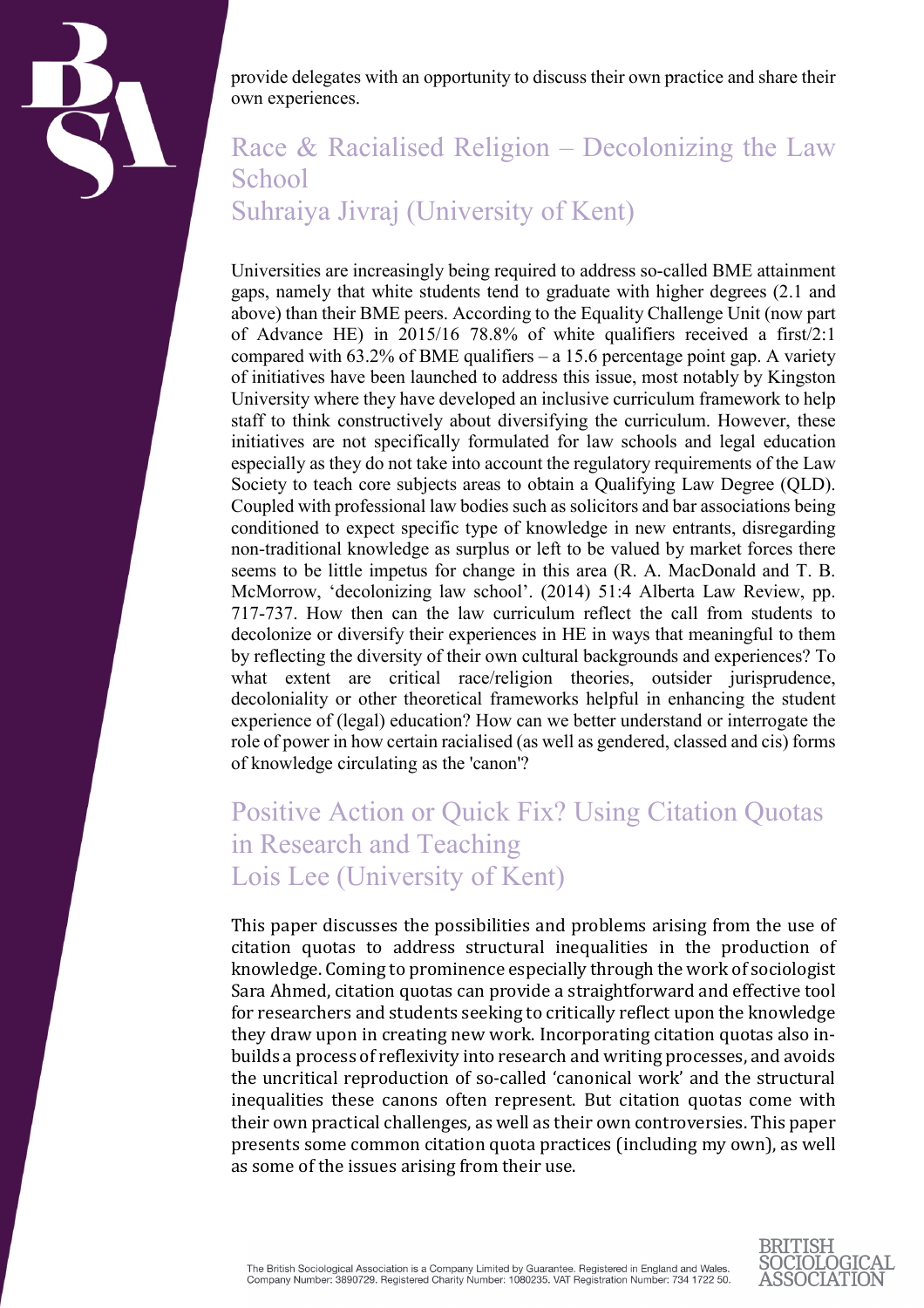

### Workshop: Experience and Practice

In this workshop, delegates will have the opportunity to share and discuss further initiatives they have developed or experienced – from within academia and beyond – and to reflect on best practices. We will consider practical difficulties and concerns involved in implementing such practices and develop action plans to troubleshoot any potential challenges we might face. We will develop ideas and plans which we can use in our everyday lives and consider what impact we would like them to have and how best to measure and evaluate the success of our initiatives in order to avoid insubstantial and tokenistic changes.

# Workshop: Looking Forward: Next Steps and the Future of Diversity and Decolonisation Initiatives

Looking forward, delegates in this workshop will develop an action plan of next steps they will take either within their own research, department or teaching in order to diversify and decolonize their practice. We will share ideas, contacts, networks and thinking long term, how we can create a bigger platform for this debate in our discipline, perhaps through a large conference, an edited collection, special issue journal or more creative dissemination methods!

#### **Notes**